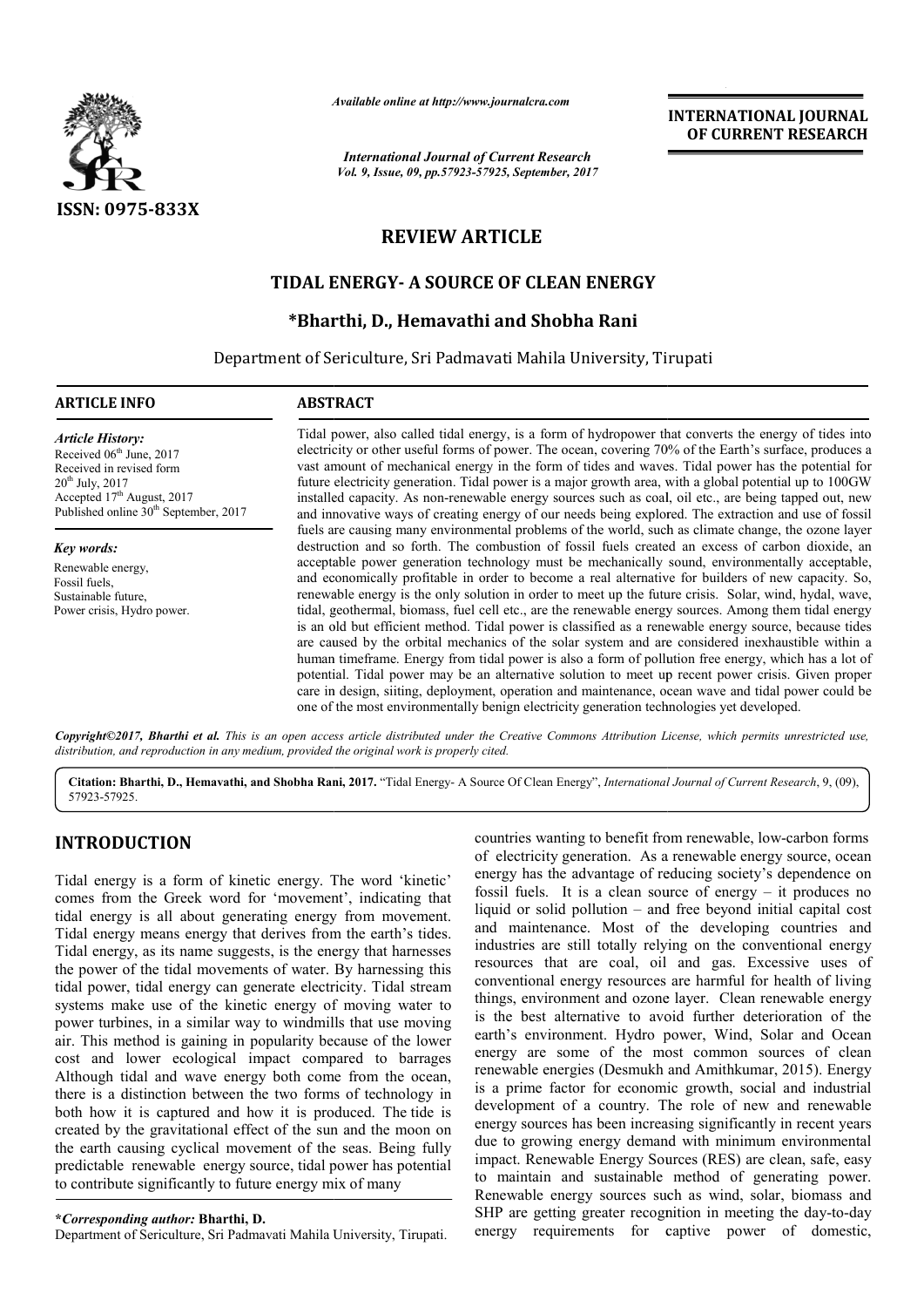commercial and industrial sectors (Singh *et al.,* 2009). Tidal current turbines are devices which convert kinetic energy of tidal currents in to mechanical energy and finally generate electricity. These turbines are designed in such a way that it can generate electricity during both flood current and ebb current. Tidal current turbines can be classified according to the direction of flow of tidal current passing over the turbine are as i) Horizontal axis tidal current turbine (HATCT) ii) Vertical axis tidal current turbine (VATCT) (Desmukh and Amithkumar, 2015)

### **Power generation from renewable energy includes:**

Grid-interactive renewable power (Wind Power, Biomass Power, Hydro Power, and Solar Power) India has one of the largest programs in the renewable energy covering wide spectrum of resources such as wind, solar, biomass, SHP, etc.

### **A. Wind Power**

Wind power program is the highly successful in India's and occupies the fourth position in the world having wind power (Pilli, 2006; Singh *et al*., 2009)

### **B. Biomass Power**

The main conversion process for power generation from biomass is thermo chemical or biochemical (Ministry of New and Renewable Energy, Government of India. [Online])

## **C. Hydro Power**

The small hydropower projects can play a critical role in improving the overall energy scenario of the country and in particular for remote and inaccessible areas (Annual Report 2007-08, Ministry of New and Renewable Energy, Government of India. [Online] and Singh *et al.,* 2009).

# **D. Solar Power**

India receives solar energy equivalent to over 5,000 trillion kWh per year. The daily average solar energy incident varies from 4-7 kWh per square meter depending upon the location. The annual average global solar radiation on horizontal surface, incident over India is about 5.5 kWh per square meter per day. (Annual Report 2007-08, Ministry of New and Renewable Energy, Government of India [Online] and Singh *et al.,* 2009).

#### **TIDAL ENERGY**

Tides are the result of the interaction of the gravity of the sun, earth, and moon. The rise and fall of the tides – in some cases more than 12 m – creates potential energy (Ruud Kempener and Frank Neumann, 2014). Tidal energy can be utilized mainly in three forms Potential energy, wave energy and tidal current energy. Tidal barrages have been used for many years to utilize tidal energy in the form of potential energy to generate electrical energy with the help of turbines. There are two types of tidal barrages – single basin tidal barrages and double basin tidal barrages (Desmukh and Amithkumar, 2015). There are three types of tidal energy technologies. The first category tidal range technologies, the second category tidal current or tidal stream technologies, and the final category hybrid applications.

# **Tidal Range Technology**

The first tidal barrage was completed in the Rance River in north-western France (Brittany) in 1966, but due to plans for greater use of nuclear energy, the further pursuit of tidal energy was abandoned. Between 1966 and 2011, a number of small tidal plants were built in countries such as Canada, China (Lu et al., 2010), Iran (Gorii-Bandpy, Azimi and Jouya, 2013) and Russia, where tidal energy resource is abundant (International Energy Agency implementing agreement on Ocean Energy Systems (IEA-OES), 2014). Tidal range technologies harvest the potential energy created by the difference in head between ebb tide and flood tide. Such resources exist in locations where due to geological and ecological conditions, large water masses flow into compounded areas or bays and estuaries (Ruud Kempener and Frank Neumann, 2014).

## **Tidal Current Technologies**

Tidal current or tidal stream technologies convert the kinetic energy into useable energy. Three main categories are there in Tidal Current Technologies

- i) Horizontal-axis axial and vertical-axis cross flow turbines.
- ii) Reciprocating devices
- iii) Rotating screw-like devices and tidal kites that carry turbines below their wings.

## **Hybrid applications**

The hybrid applications are forms of tidal range technologies that have great potential if their design and deployment can be combined with the planning and design of new infrastructure for coastal zones. There are plans for a hybrid form of tidal range and current power generation called 'dynamic tidal power'.

## **Hybrid Forms**

Hybrid forms of tidal energy can be found in the form of multipurpose platforms where both tidal current and tidal range technologies are used for electricity generation. These platforms are in an early developmental and innovative stage. A recent development is called "dynamic tidal power" (DTP). It consists of a 30-60 kilometer (km) long dam that runs perpendicular to the coast line. At the end of the dam, there is a barrier forming a large "T" shape. The dam interferes with the oscillating tidal waves on either side of the dam, and creates a height difference between the water levels. This height difference creates potential energy, which can be converted into electricity using the low-head turbines that are being used in tidal ranges (Ruud Kempener and Frank Neumann, 2014).

#### **Advantages of Tidal Energy:**

- 1. Tidal energy is a cleaner and safer form of energy generation.
- 2. It is a natural form of energy which harnesses the power of the earth's natural resources and is a reliable source of energy.
- 3. It is a sustainable energy source and it is an energy efficient.
- 4. The electrical energy generated by the tides can be stored for future use.